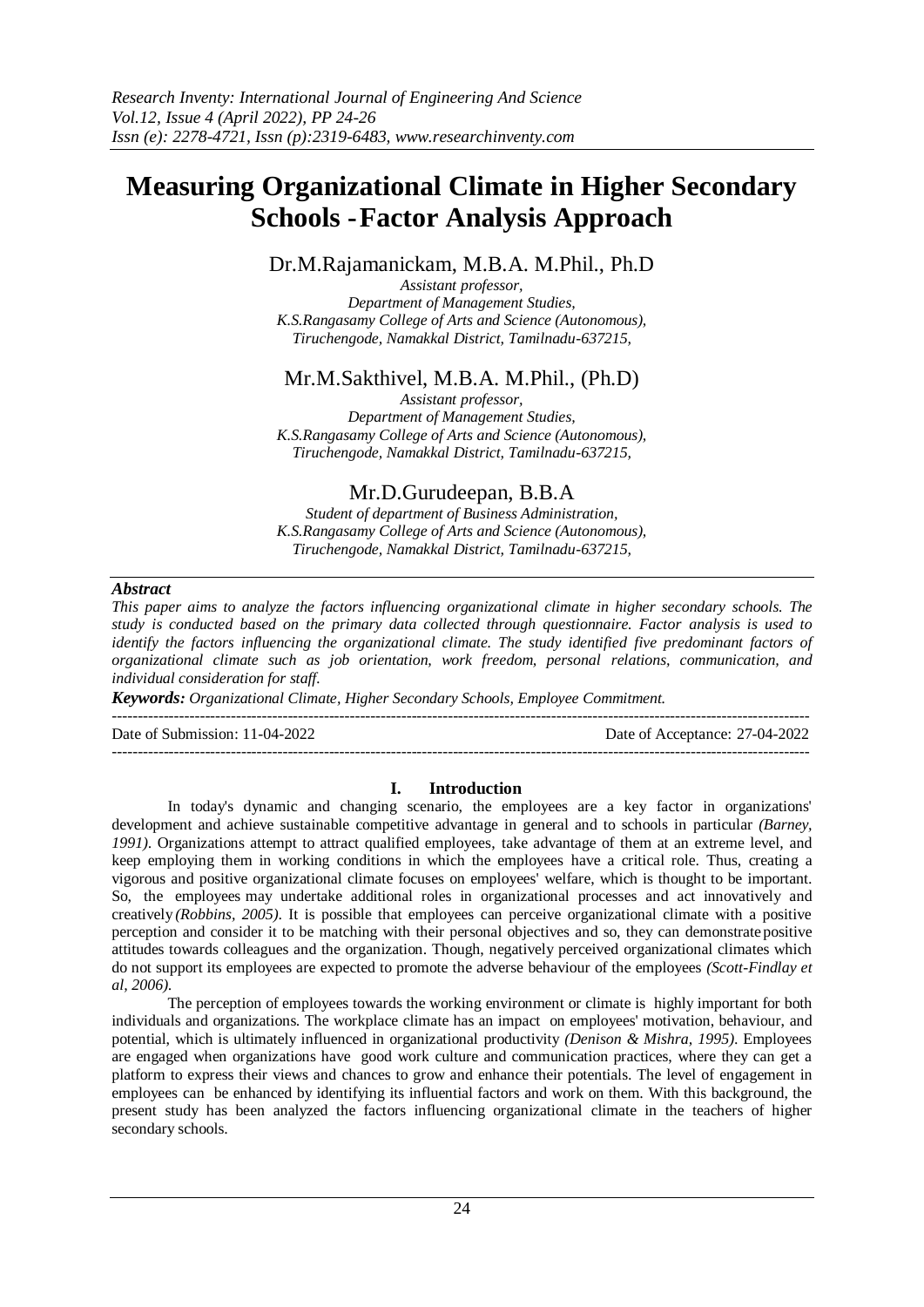## **II. Research Methodology**

The study followed a descriptive research method. Both primary and secondary sources of data have been used. The secondary data have been collected from reports, books, journals, magazines, and websites. A questionnaire is used to collect the required data from the teachers of higher secondary schools. The study covers 120 teachers from 4 higher secondary schools in Kuzhithurai Educational District. The factor analysis is used to identify the factors influencing organizational climate in higher secondary schools.

#### **Data Analysis and Interpretation**

In this section, factors influencing the organizational climate in higher secondaryschools have been analyzed using Factor analysis. The results of the factor analysis are presented below

| тале т. гассогу питаенств отданилация с питате от гиднег эссонаат у эсноогу                              |                        |             | $%$ of                   |
|----------------------------------------------------------------------------------------------------------|------------------------|-------------|--------------------------|
| <b>Factors/Variables</b>                                                                                 | <b>Factor Loadings</b> | Eigen Value | <b>VarianceExplained</b> |
| <b>Factor - 1: Job Orientation</b>                                                                       |                        |             |                          |
| The morale of staff is high.                                                                             | 891                    | 4.351       | 31.458                   |
| Provide fair remuneration for the work I<br>do                                                           | 748                    |             |                          |
| The staff here are proud of the reputation<br>of the school.                                             | 737                    |             |                          |
| My job performance is judged properly                                                                    | 599                    |             |                          |
| <b>Factor - 2: Work Freedom</b>                                                                          |                        |             |                          |
| I have adequate resources to do my job<br>effectively                                                    | 0.855                  | 2.647       | 14.487                   |
| I am receiving required information to<br>do my job                                                      | 0.693                  |             |                          |
| I have enough freedom to do my job<br>effectively                                                        | 0.614                  |             |                          |
| Opportunities to learn from peers                                                                        | 0.585                  |             |                          |
| <b>Factor - 3: Personal Relations</b>                                                                    |                        |             |                          |
| Teachers interact freely with the rest of<br>the staff                                                   | 0.821                  | 1.740       | 9.204                    |
| Teachers get together in small select<br>groups                                                          | 0.744                  |             |                          |
| <b>Factor - 4: Communication</b>                                                                         |                        |             |                          |
| We are continually trying new ways of<br>contact with parents                                            | 0.724                  | 1.621       | 8.278                    |
| Teachers in this school have regular contact with teachers of 0.668<br>their subject in<br>other schools |                        |             |                          |
| Factor - 5: Individual Consideration for Staff                                                           |                        |             |                          |
| Helps teachers to solve their personal<br>problems                                                       | 0.863                  | 1.412       | 7.610                    |
| Develops a real interest in your welfare                                                                 | 0.563                  |             |                          |
| KMO = 0.861; Bartlett's Test = 1381.862, Sign. .000; Cum.% of Variance = 71.037.                         |                        |             |                          |

**Table 1: Factors Influencing Organizational Climate of Higher Secondary Schools**

The above table reveals that KMO value is 0.861, which is more than 0.5 *(Malhotra, 2006)*. So, the application of factor analysis is highly apt for the variables of organizational climate. Bartlett's  $\chi^2$  value is 1381.862, which is significant (p=<0.05) at a 5% level. It is noted that a high level of inter-relationship is found among the scale variables. So, these variables are adequate for the PCA *(Field, 2009)*. The factor analysis by PCA with Varimax rotation has identified five Eigenvalues, which are greater than 1. It shows that there are five major factors extracted with 71.037% of the variation. It depicts that there are five factors influenced in the